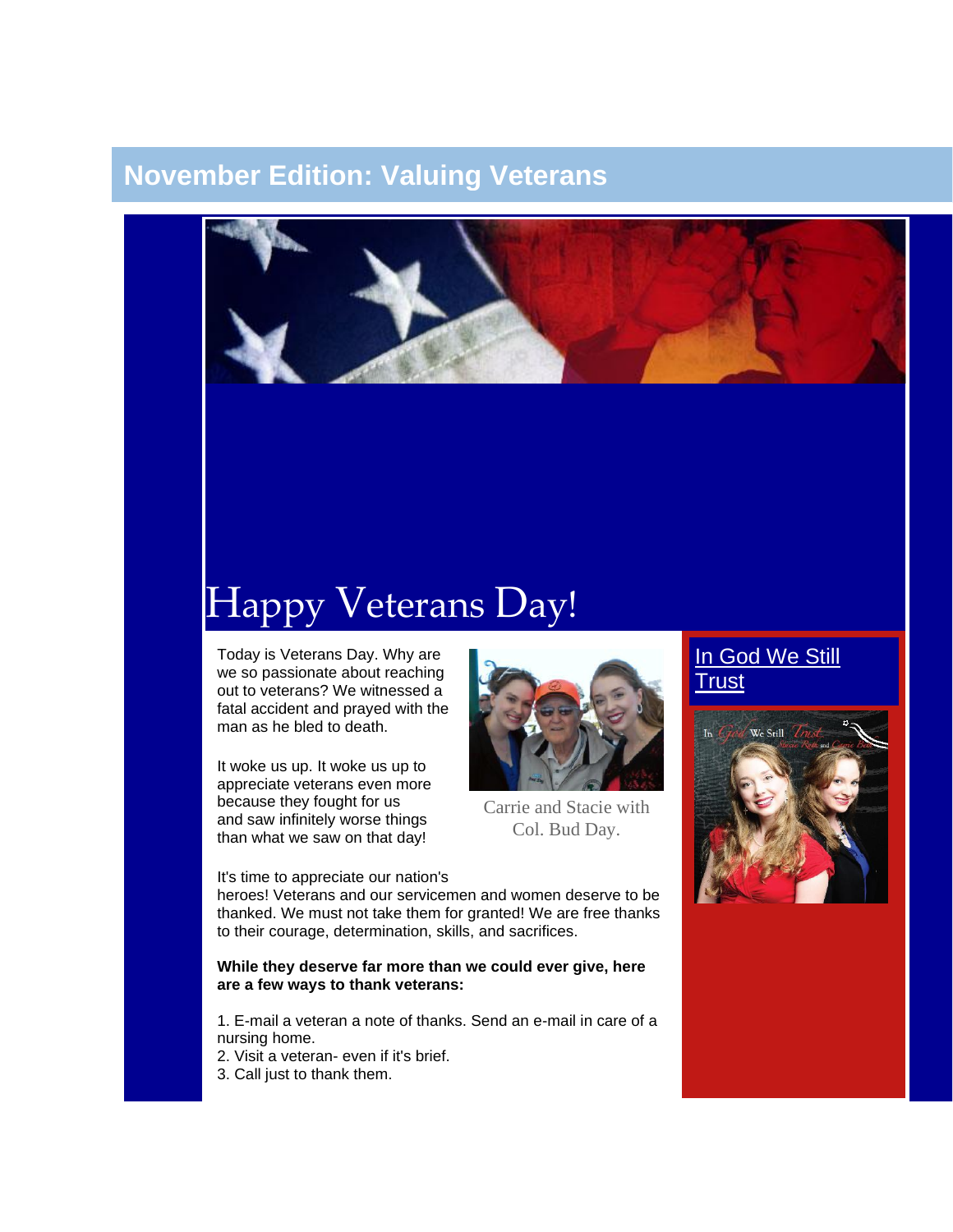4. Send a card - 44 cents could be... priceless! 5. Send a gift (i.e. candy, gift cards, a meal) to a veteran to show your thanks.

6. Start praying everyday for veterans and tell them so. 7. Check out <http://www.amillionthanks.org/> to learn even more ways to thank our current servicemen and women!

Sadly, approximately 1,000 WWII veterans die each day. Today is the time to pray for them, share God's love with them, and earnestly thank them. (Scroll down to read more about this in the devotional by Stacie Ruth Stoelting.)

Even if it's hard for a veteran to talk about the war, it's important for a veteran to hear your gratitude and know you care.

Thank you for thanking veterans. Remember, we live in the land of the free *because* of the brave!

God bless, Stacie and Carrie Stoelting Founders of [Unite the USA](http://unitetheusa.org/index.html)

While There's Time: *A Tribute Sung by Stacie and Carrie*

> Honor & appreciate our veterans while there's still time.

## The Ultimate Freedom-Giver

*A Veterans Day Devotional by Stacie Ruth Stoelting*

#### Carrie and Stacie sincerely desired to honor God and thank veterans with their mission-minded album, *[In](http://unitetheusa.org/id63.html)  [God We Still Trust.](http://unitetheusa.org/id63.html)* After many requests for an album of their traditional and inspirational singing of patriotic favorites, the CD captures patriotism, faith, and freedom and enraptures audiences with soaring voices of passion. Stacie Ruth and Carrie Beth appear as new leaders of the post-9/11 generation. Their three octave ranges combined with their passion for Christ motivate audiences to move forward in faith! With powerful, heartstirring songs, *In God We Still Trust* activates positive patriots of faith to hoist the torch of carrying God's brilliant truth to today's world. It will make you feel proud to be an American like never before! [Click here](http://unitetheusa.org/id56.html) to buy your copy at UnitetheUSA.org and all proceeds go to support the mission!

### CBN News



[Click here](http://r20.rs6.net/tn.jsp?llr=4h4hhncab&et=1108552851631&s=0&e=001ZcOhzvx2ir0hHd1eNtTzUs-OIdx73RwLfPCpLsvyhwFGgDsXedpJ5CLtZq1Y2WjUndi0vVHPDITdgtvmmV3JLxF3sxi0UG4LZFts274KgondpWe9zsYJoSeaGvvhZ3Rxf_KhWkTqfQuES2Q4Zv5yAs50W3r280ckQlrJ0zLRcQjtSQRHY57JSTszLdCWkDWXjMz-pIHeV3U=) to see Stacie and Carrie's interview with David Brody on the 700 Club.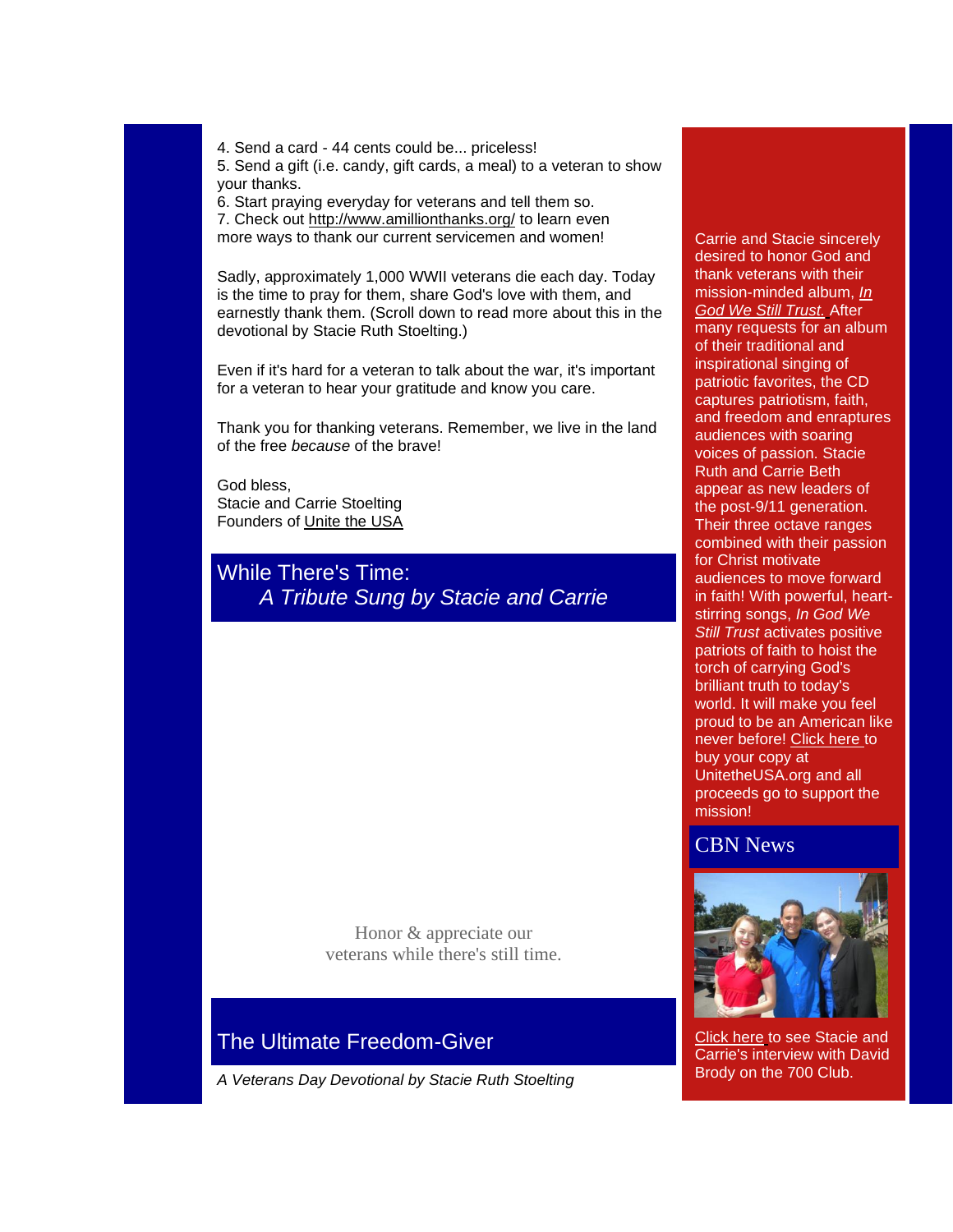**A tired WWII veteran looked up from his recliner and made eye contact with me.** The time had finally come to share vivid memories of the war: "I heard my friend, only 19-years-old like me; he screamed, 'My legs are gone!' Then I stepped on a mine. I felt it tear into me. I prayed...not so much for myself, but for my family...my mom, my dad. I lived...but [my friend] died..."

Such sacrifice deserves our appreciation. Let's recognize that freedom isn't free. Today, let's pause and pray for our veterans.

Freedom from sin and death wasn't free either: Jesus paid the price for you and me. Yes, Jesus died for us to be set free from sin. But, in order to trade our sin for a Heavenly win, we must come to the Giver of true life: Jesus Christ. "Just as the Son of Man came not to be waited on but to serve, and to give His life as a ransom for many [the price paid to set them free]" [\(Matthew](http://www.biblegateway.com/passage/?search=matthew%2020:28&version=ESV)  [20:28,](http://www.biblegateway.com/passage/?search=matthew%2020:28&version=ESV) AMP).

**Jesus fought our battle for freedom when He took our capital punishment on the cross. He bled so we wouldn't. He paid what we couldn't. He conquered the enemy -including sin and death.**

On patriotic holidays, a lot of drinking occurs. But nothing drowns our sorrows forever. We need true spiritual water. Consider this amazing Scripture combo: "As the deer pants for streams of water, so my soul pants for you, O God" [\(Ps. 42:1\)](http://www.biblegateway.com/passage/?search=psalm%2042:1&version=ESV). Jesus quenches the thirst: "But whoever takes a drink of the water that I will give him shall never, no never, be thirsty any more. But the water that I will give him shall become a spring of water welling up (flowing, bubbling) [continually] within him unto (into, for) eternal life" [\(John 4:14,](http://www.biblegateway.com/passage/?search=john%204:14&version=ESV) AMP).

Yet we often ignore whom we should most adore: Jesus. Will you personally invite Jesus into your heart today? Will you receive His gift of eternal life and turn from trying to do things your way?

His battle-scarred hands reach out to you now. His beautiful, loving heart invites you to know true love and life in Him. Will you open your heart to His? Will you ignore or adore Him today? Remember: Jesus alone holds the power to set you free.

"So if the Son liberates you [makes you free men], then you are really and unquestionably free." [\(John 8:36,](http://www.biblegateway.com/passage/?search=john%208:36&version=ESV) AMP).

This Veterans Day, let's thank veterans. But let's not forget our ultimate freedom-giver: Jesus Christ.

-*Stacie Ruth Stoelting*